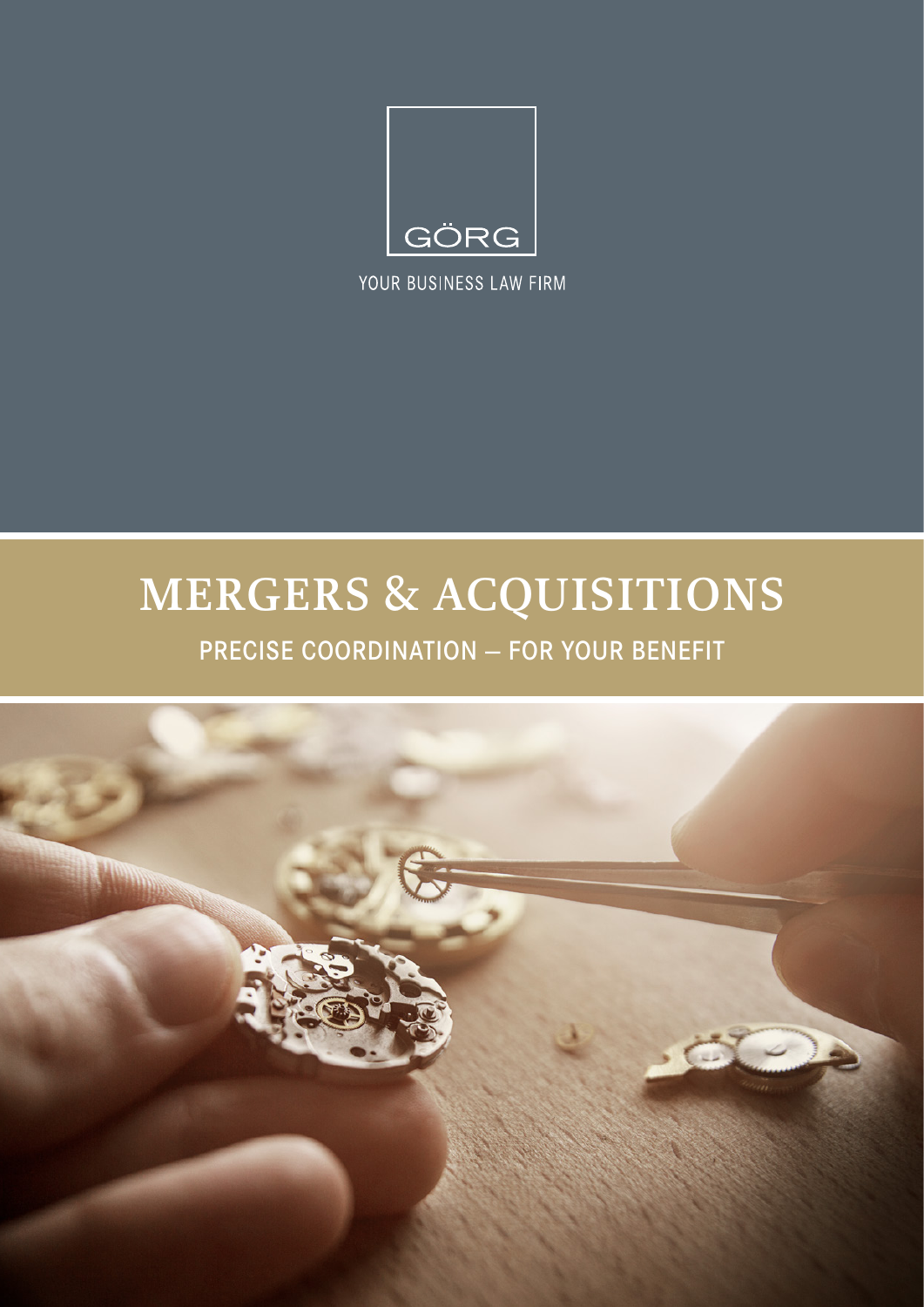### **Knowledge that creates synergy: our expertise in mergers and acquisitions**

GÖRG is one of the top independent corporate law firms in Germany, with many years of consultation experience relating to complex national and international transactions.

#### **Diverse skills to face any challenge**

Our team of more than 60 specialised lawyers provides ongoing consultation to domestic and foreign companies, medium-sized enterprises as well as financial investors and publicly traded corporations concerning company acquisitions and sales, restructuring and reorganisation, public takeovers and planning joint ventures. As a full-service law firm, we can rely on our experts as needed across all areas of consultation

relevant to these transactions: for instance, taxes, financing and antitrust law.

### **Expertise spanning different countries and sectors**

Through our international partner firms, we guarantee efficient settlement of complex cross-border transactions from one source.

Our integrated teams have comprehensive industry expertise, particularly in the automotive, banking, energy, trade, health care, infrastructure, logistics, real estate and technology sectors.

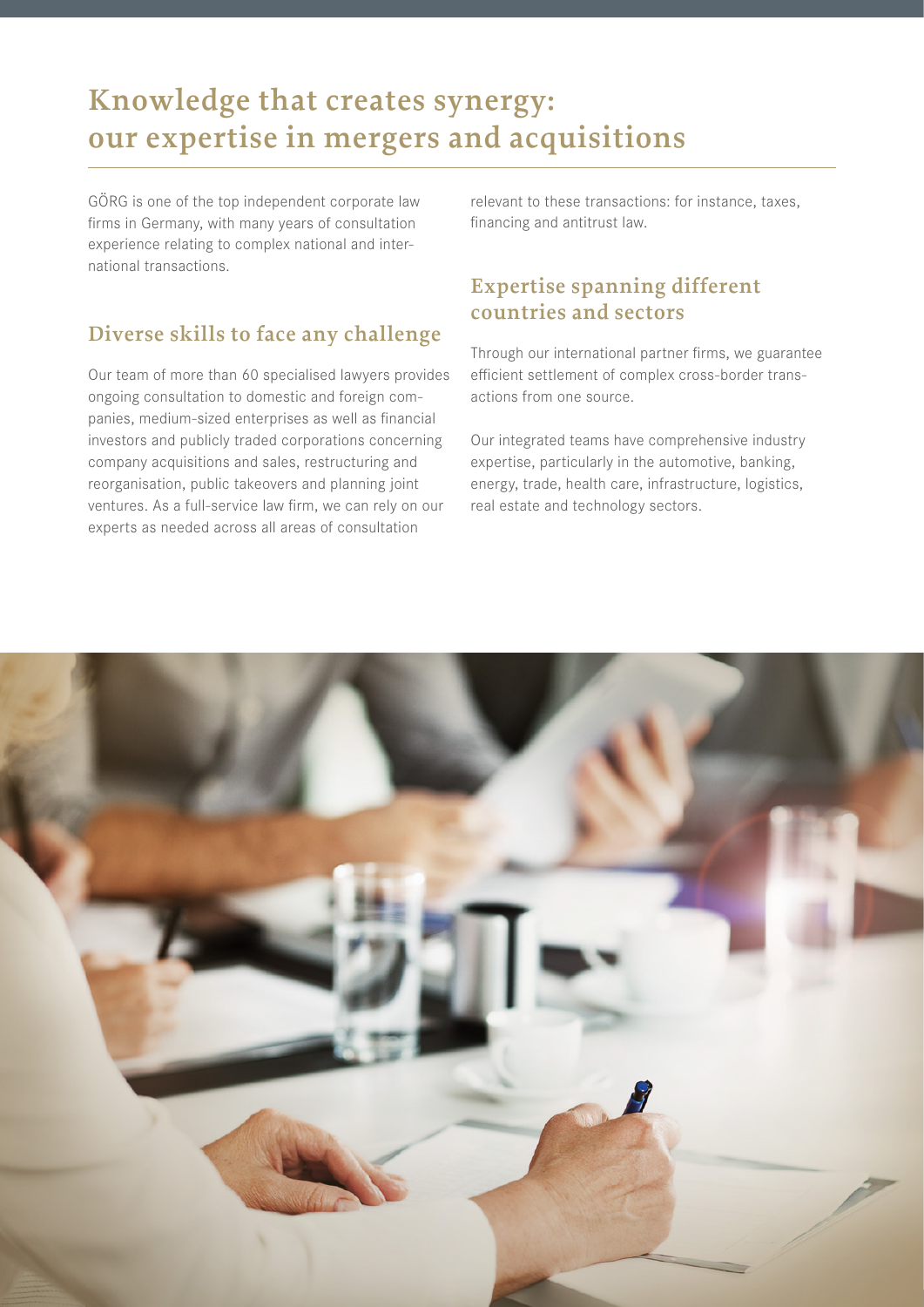# **Structure and security: broad expertise**

- $\blacksquare$  Assistance over the entire transaction process, tax structuring, company acquisition contracts
- Joint ventures and associated solutions for complex shareholder organisations
- Restructuring and reorganisation of companiesn Integration and spin-off of shares and business units
- Acquisition financing  $-$  Bond financing and capital market-oriented tools
- Distressed M&A
- $\blacksquare$  Merger control
- $\blacksquare$  Arrangement of complex company sales  $-$  Sell Side/ Buy Side
- n Involvement in bidding procedures
- Public takeovers and initial public offerings
- **n** Privatisation
- $\blacksquare$  Private equity
- <sup>n</sup> LBOs, MBOs
- $\blacksquare$  Venture capital

### **A record of success – selected references**

| <b>SEGULA Technologies Group</b><br>(France)                      | Acquisition of the EK Design Group, a complex transaction with four<br>individual sub-transactions involving minority shareholders in various<br>jurisdictions |
|-------------------------------------------------------------------|----------------------------------------------------------------------------------------------------------------------------------------------------------------|
| <b>Oakley Capital Private Equity</b><br>(UK)                      | Successful acquisition of the Schülerhilfe company                                                                                                             |
| <b>MK-Kliniken AG</b>                                             | Sale of 46 nursing homes to the French private equity company<br><b>Chequers Capital</b>                                                                       |
| Veolia Umweltservice GmbH                                         | Acquisition of all shares in the Eurologistik group and all subsidiaries                                                                                       |
| Radiology group practices                                         | Sale to the DBAG Fund VII, advised by Deutsche Beteiligungs AG (DBAG)                                                                                          |
| <b>KSBG Kommunale</b><br>Beteiligungsgesellschaft mbH<br>& Co. KG | Acquisition of STEAG GmbH                                                                                                                                      |
| <b>Alliance Automotive Group</b>                                  | Acquisition of the Hennig Fahrzeugteile corporation                                                                                                            |
| Ebert+Jacobi Group                                                | Consultation with shareholders of the Ebert+Jacobi group during sale<br>to Noweda                                                                              |
| <i>iQuest</i>                                                     | Consultation with shareholders of iQuest during its sale to Allgeier                                                                                           |